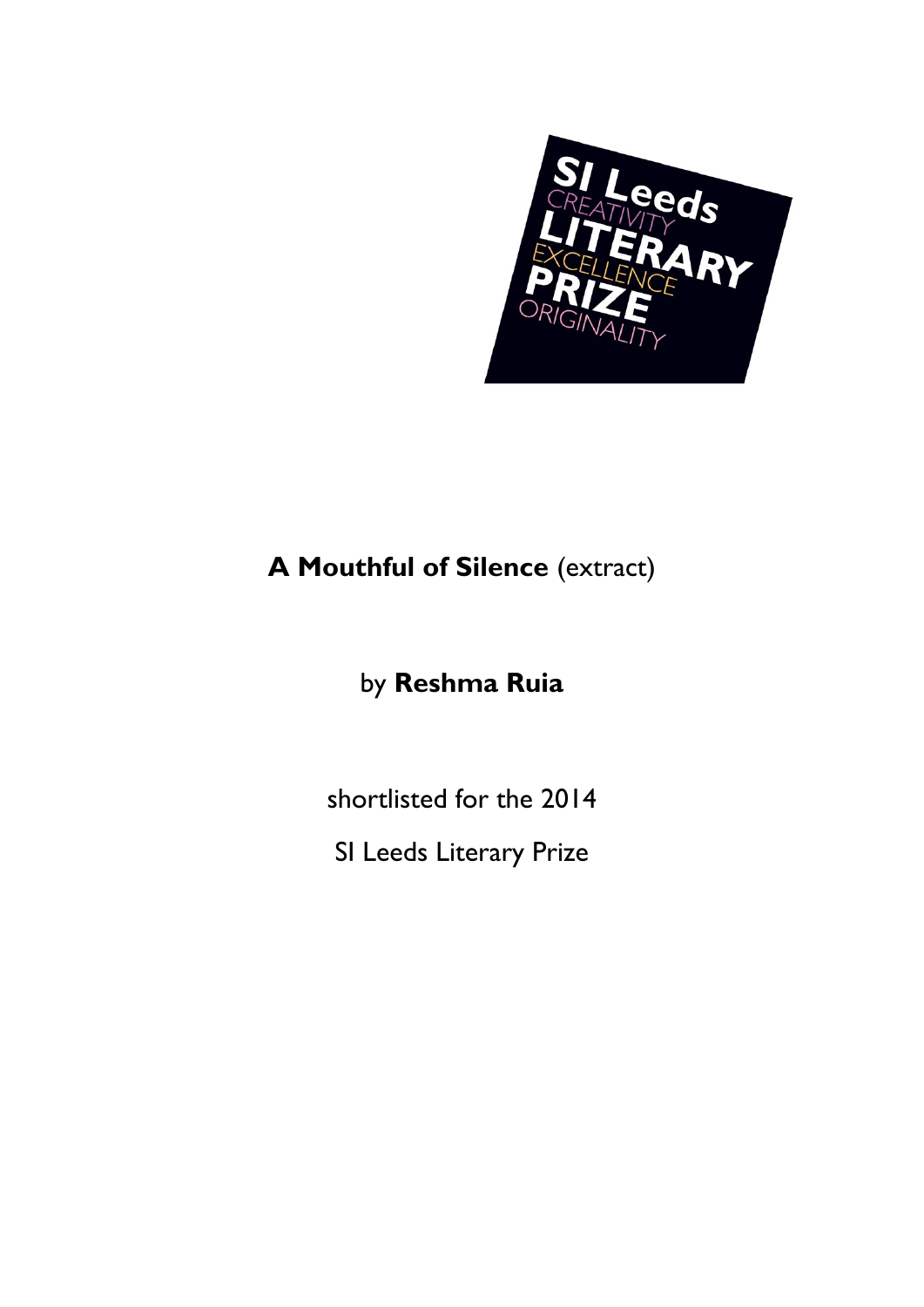Twenty-eight years ago, I left Bombay to make my way to America. I stopped in Manchester to see Gupta, an old school friend, who was in the second year of his accountancy degree. I was going to be there for a week, see how things were and then move on.

'Why don't you stay longer?' Gupta asked. His eyes were lonely.

We sat in the bus shelter eating our fish and chips, waiting for the number 215 to take us to the one-bedroom flat Gupta rented in Levenshulme.

'Manchester's small and cosy. It's easy to make money here, to hell with America,' he said.

I checked Gupta's face to see if he meant what he said, and I stared at the sky grey with rain and the dull huddle of buildings around me, and I thought, he's right. It'll be easy to shine in a place as gloomy and small as this.

'I'll stay for a bit!' I slapped his back and said I'd get a job, make a few quid and then carry on to America. It wouldn't hurt to have English pounds in my pocket.

We were like brothers those days, Gupta and I, sharing rooms, whining about the cold and the thin English girls with their bony thighs who giggled at our accents but let us squeeze their breasts in the cinema halls.

I turned fifty-five last year.

'Fifty-five's a big number. You're getting on, old man,' Gupta said when I met him for a drink after work. He sipped his orange juice through a straw, like a girl.

'It's only a number,' I said, staring at his grey lips sucking in the juice. 'There are things I'd still like to do.'

'Like what?' he said. 'Don't tell me you're still banging on about America? You've been dreaming about it long enough.'

I pushed the bowl of peanuts towards him and shrugged.

It was early evening and the Victoria wasn't busy. A boy in a black biker jacket stood fiddling with the shiny knobs of the fruit machine by the door, and the woman behind the bar was polishing beer glasses. Her bright pink lipstick was too young for her face. There was music playing, but it was new stuff, full of banging drums.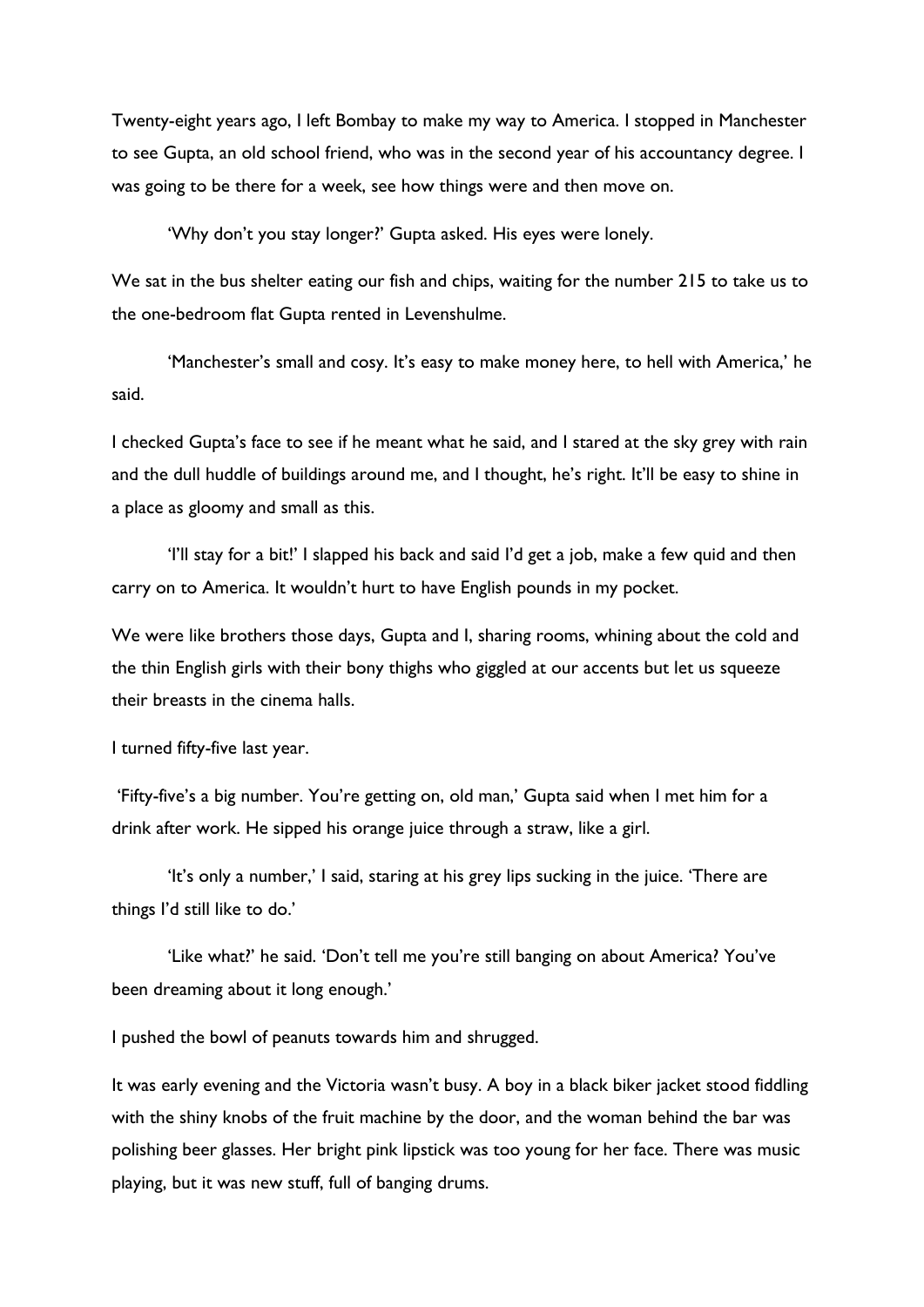I finished my beer and got up to buy another. When I came back, Gupta was still waiting for an answer. He was an accountant, and he liked to get to the bottom of things.

'Is Geeta throwing you a surprise party or what?' His eyes stayed on my face. I got the feeling he'd not been out much lately. He was careful with his pennies.

'Fat chance,' I said. 'I'll be lucky if she remembers. Anyway, it's no big deal.'

'I've an idea,' he said. 'Forget the bloody party. Just hire a fancy car, a Lincoln or a Cadillac and drive up to Scotland. Have a break from the business. Get away from the damn family. There'll be plenty of Scotch, and I've heard the girls are easy.' Gupta cleared his throat and smiled. He was in a good mood because I'd bought him two rounds of orange juice and it was a Thursday, which meant he'd soon be going home to have sex with his wife.

.............................................................................................................................................

I thought of Gupta's words as I drove back home. A hearse passed me on the motorway. I looked at the blurred faces inside the cars that followed. The rain on the windows smudged

their faces, streaked down their cheeks like tears.

Manchester was a mistake. I should've carried on to America

'Why do you want to mess with America?' Father had said thirty years back. 'It's a Godless place. Stay back. Bombay's booming.'

But I'd made up my mind.

'I want to try my luck in America,' I'd said. I'd thought of the film studios in Hollywood, hungry for a fresh face, and then I thought of my job as shipping clerk in Wadia & Sons. I told him I was sick of changing three buses each day and pushing files around. I wanted something better.

'What madness is this, wanting to be a Hollywood star?' He jabbed his finger against my chest. 'You've got an Indian face, not a Hollywood face. Get used to it.'

Father was sixty by then, an old man, and I was his only child. I understood his desperation. I kept quiet and let him rant on. Mother would've backed me, told me I was right, but she was dead and gone.